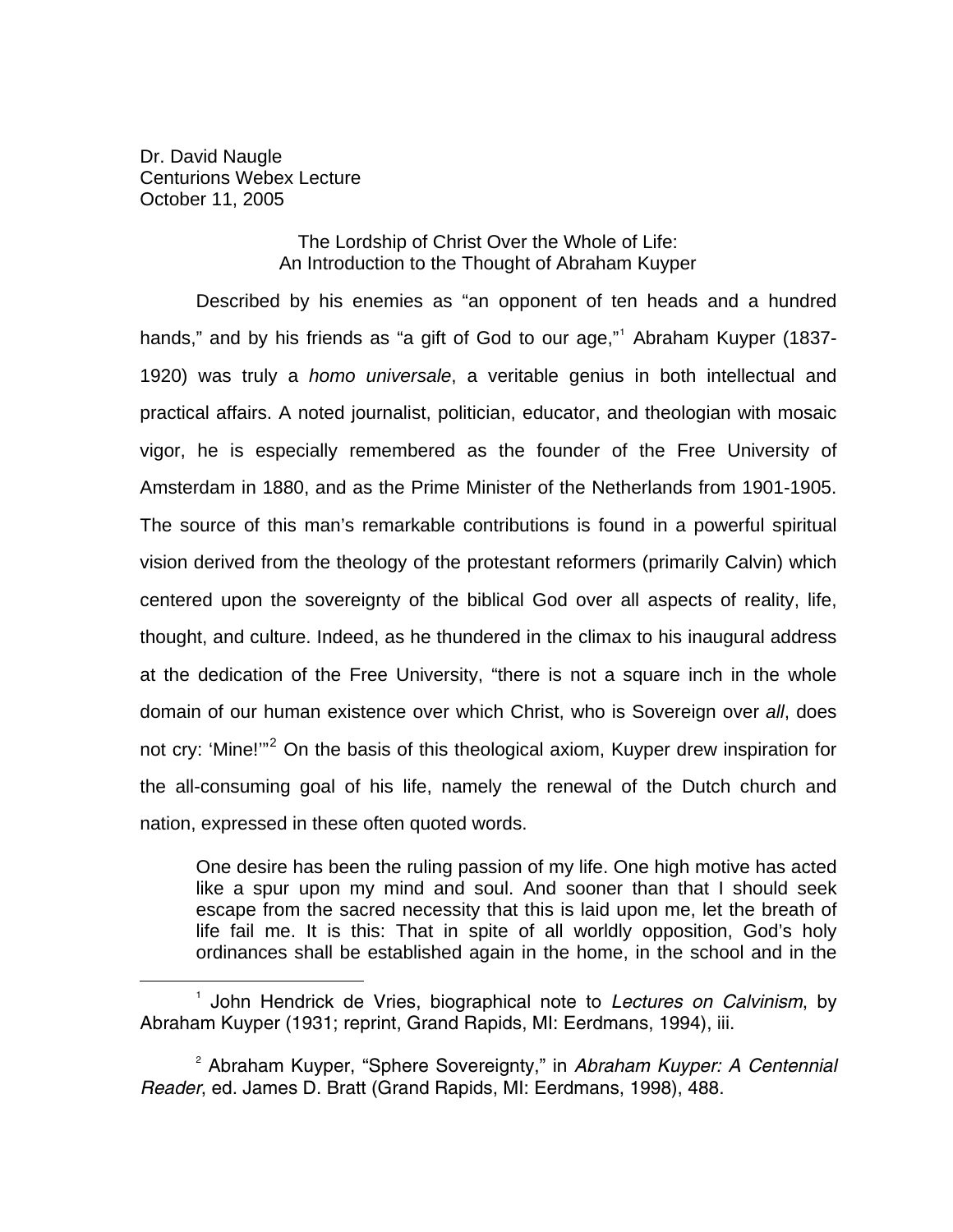State for the good of the people; to carve as it were into the conscience of the nation the ordinances of the Lord, to which the Bible and Creation bear witness, until the nation pays homage again to God.<sup>[3](#page-1-0)</sup>

Indeed, this is the hallmark characteristic of the "Kuyperian" tradition as it has come to be known, and the concept of 'worldview' became a tool in his hands by which he expressed this comprehensive vision of the faith. Over the course of time, Kuyper realized that both obedience and disobedience to God were closely bound up if not identified with a particular persuasion or pattern of life, that is, a worldview. If non-Christian worldviews characterized by idolatry and religious insubordination are worked out across the whole spectrum of life (which they are), then likewise Christianity must also be articulated in terms of a comprehensive vision of reality engendering the worship of God and submission to his will in all things. $4$  Indeed, when Kuyper was at the height of his powers, he had just this opportunity—to demonstrate that his beloved Calvinism was more than a just church polity or doctrinaire religion but an all encompassing *Weltanschauung*—when he was invited to deliver the prestigious Stone Lectures at Princeton University in 1898. These addresses and the book that resulted from them, *Lectures on Calvinism*, became a second influential source for conceiving of Christianity as a worldview among evangelical protestants.<sup>[5](#page-1-2)</sup>

The consensus in recent Kuyperian scholarship is that though the Dutch polymath was quite cognizant of the notion of 'worldview' early on in his career and

<sup>&</sup>lt;sup>3</sup> Quoted in de Vries, "Biographical Note," iii.

<span id="page-1-1"></span><span id="page-1-0"></span><sup>4</sup> R. D. Henderson, "How Abraham Kuyper Became a Kuyperian," *Christian Scholars Review* 22 (1992): 22, 34-35.

<span id="page-1-2"></span><sup>5</sup> Abraham Kuyper, *Lectures on Calvinism* (1931; reprint Grand Rapids, MI: Eerdmans, 1994). For an excellent study of Kuyper's Stone Lectures, see Peter S. Heslam, *Creating a Christian Worldview: Abraham Kuyper's Lectures on Calvinism*  (Grand Rapids, MI: Eerdmans, 1998).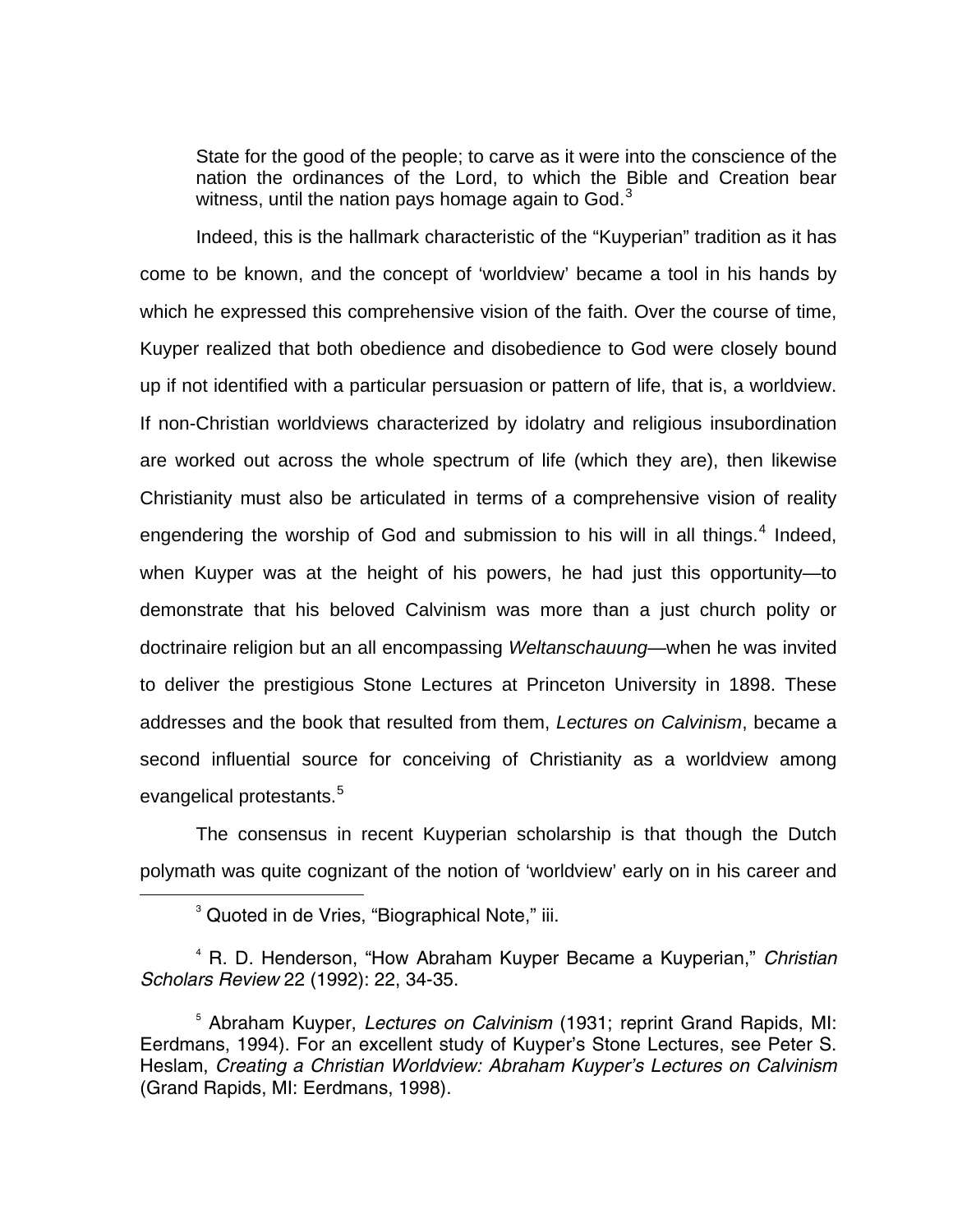even used the word occasionally, nevertheless he did not define it carefully or work it out Calvinistically until the invitation came to give the esteemed lectures at Princeton. If Peter Heslam's proposal is correct, Kuyper's reading of James Orr's recently published book *The Christian View of God and the World* might have been the turning point, underscoring the value of *Weltanschauung* in his eyes, and prompting him to cast his entire lectures on Calvinism as a complete belief system.<sup>[6](#page-2-0)</sup> Indeed, the similarities between the two thinkers on worldview are remarkable, and it appears that Kuyper drew considerably from Orr's thought on the topic.<sup>[7](#page-2-1)</sup> The following survey of Kuyper's first Stone lecture on "Calvinism a Life-System" will outline his basic thinking on the topic, marking the point from which the concept of Weltanschauung became a permanent fixture in his thought and writings.<sup>[8](#page-2-2)</sup>

Kuyper begins by highlighting the common cultural and religious heritage that Europe and America share. Yet as he points out, "the storm of Modernism has

<span id="page-2-0"></span><sup>6</sup> Orr also delivered the Stone Lectures for the academic year 1903-04, an effort which resulted in the publication of *God's Image in Man, and Its Defacement, in the Light of Modern Denials* (London: Hodder and Stoughton, 1905).

<span id="page-2-1"></span> $7$  Heslam shows that both Orr and Kuyper delivered their respective lectures, Kerr and Stone, in order to show that there is an explicit Christian *Weltanschauung*. He explains other parallels between Kuyper and Orr thusly: "Orr argued that Christianity had an independent, unified and coherent worldview derived from a central belief or principle, an argument which is virtually identical to that of Kuyper on behalf of Calvinism. Kuyper also resembles Orr in his argument that modern worldviews are expressed in a unified system of thought, that they are derived from a single principle and are embodied in certain forms of life and activity, and that they are antithetical to Christianity. Kuyper's claim, likewise, that Calvinism's only defense against modernism was in the development of an equally comprehensive worldview, in which principle would be arrayed against principle—is almost indistinguishable from Orr's argument regarding Christianity." See his *Creating a Christian Worldview*, 93-94.

<span id="page-2-2"></span><sup>8</sup> Heslam, *Creating a Christian Worldview*, 96.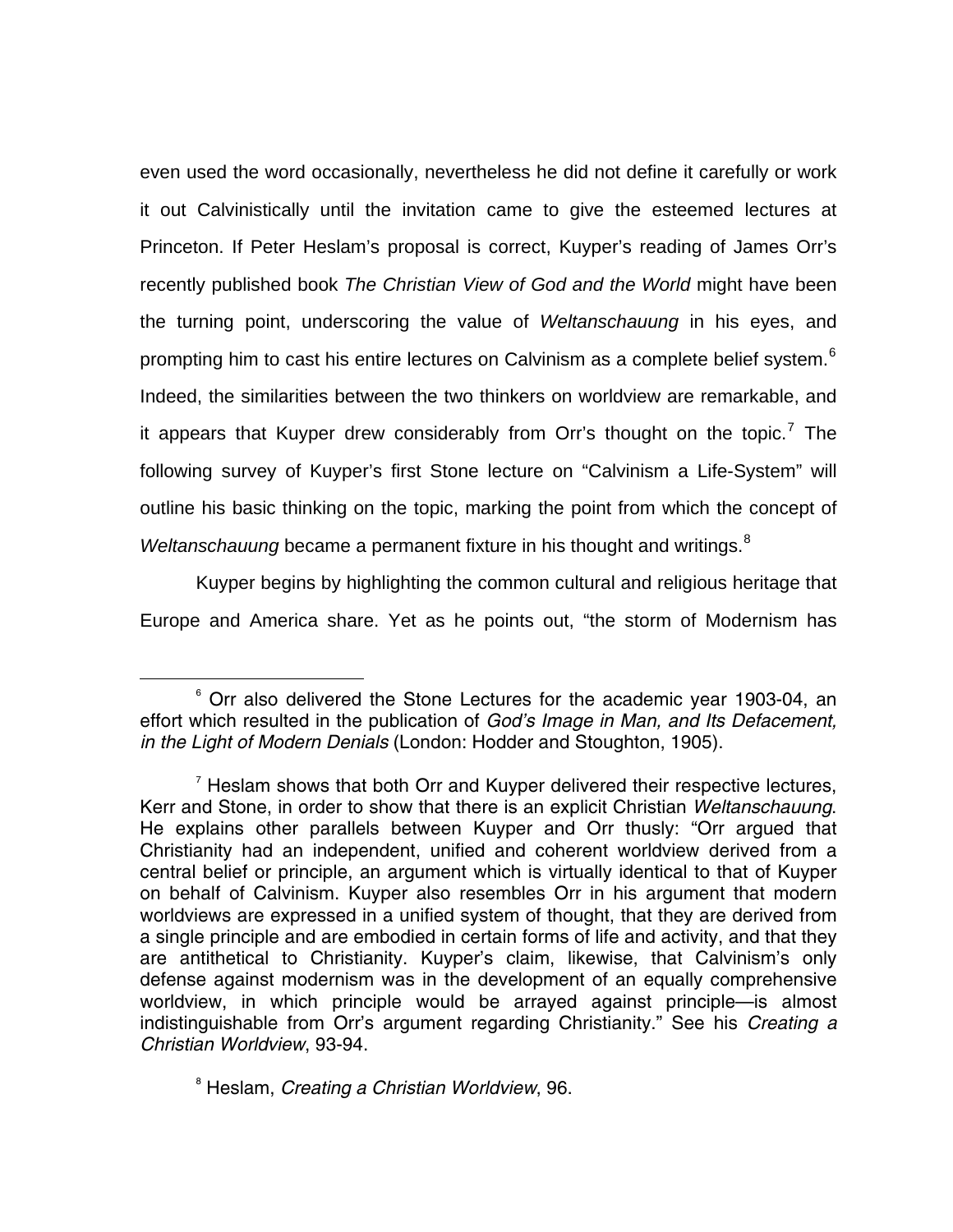arisen with violent intensity" against their revered Christian tradition on both continents, especially in the form of the malevolent influences of the French revolution, Darwinian evolution, and German pantheism. Like Orr before him, Kuyper sees the present cultural moment defined in both Europe and America by a life and death struggle between two antithetical worldviews, or as he calls them, "life-systems."

Two *life systems* are wrestling with one another, in mortal combat. Modernism is bound to build a world of its own from the data of the natural man, and to construct man himself from the data of nature; while, on the other hand, all those who reverently bend the knee to Christ and worship Him as the Son of the living God, and God Himself, are bent upon saving the "Christian Heritage." This is *the* struggle in Europe, this is *the* struggle in America  $\ldots$ <sup>[9](#page-3-0)</sup>

Kuyper takes a dim view of the role of traditional apologetics in this single most important battle for the soul of the Western world. He notes that such an approach to defending the faith does not advance the Christian cause "one single step," and later in his volume he refers to it as "useless," likening it to the activity of a man trying to adjust a crooked window frame when the entire building is tottering on its foundations.<sup>[10](#page-3-1)</sup> Apologists, in other words, must occupy themselves with more fundamental and extensive matters and this is precisely what Kuyper intends to do.

<span id="page-3-1"></span>10 Kuyper, *Lectures on Calvinism*, 11, 135-136.

<span id="page-3-0"></span><sup>9</sup> Kuyper, *Lectures on Calvinism*, 11. Kuyper takes advantage of this reference to "life system" to mention in a footnote on page 11 Orr's "valuable lectures" contained in *The Christian View*, pointing out the difficulty of translating *Weltanschauung* into English. He notes that Orr employed the literal translation "view of the world," even though he prefers the more explicit phrase "life and world view." American colleagues convinced him, nonetheless, that the expression "life system" was as an appropriate synonym with wide currency in the United States. He chose this translation for the title of his first chapter ("Calvinism as a Life-System"), though he interchanges the two expressions later in his lectures, depending upon the context and the nuance of his argument.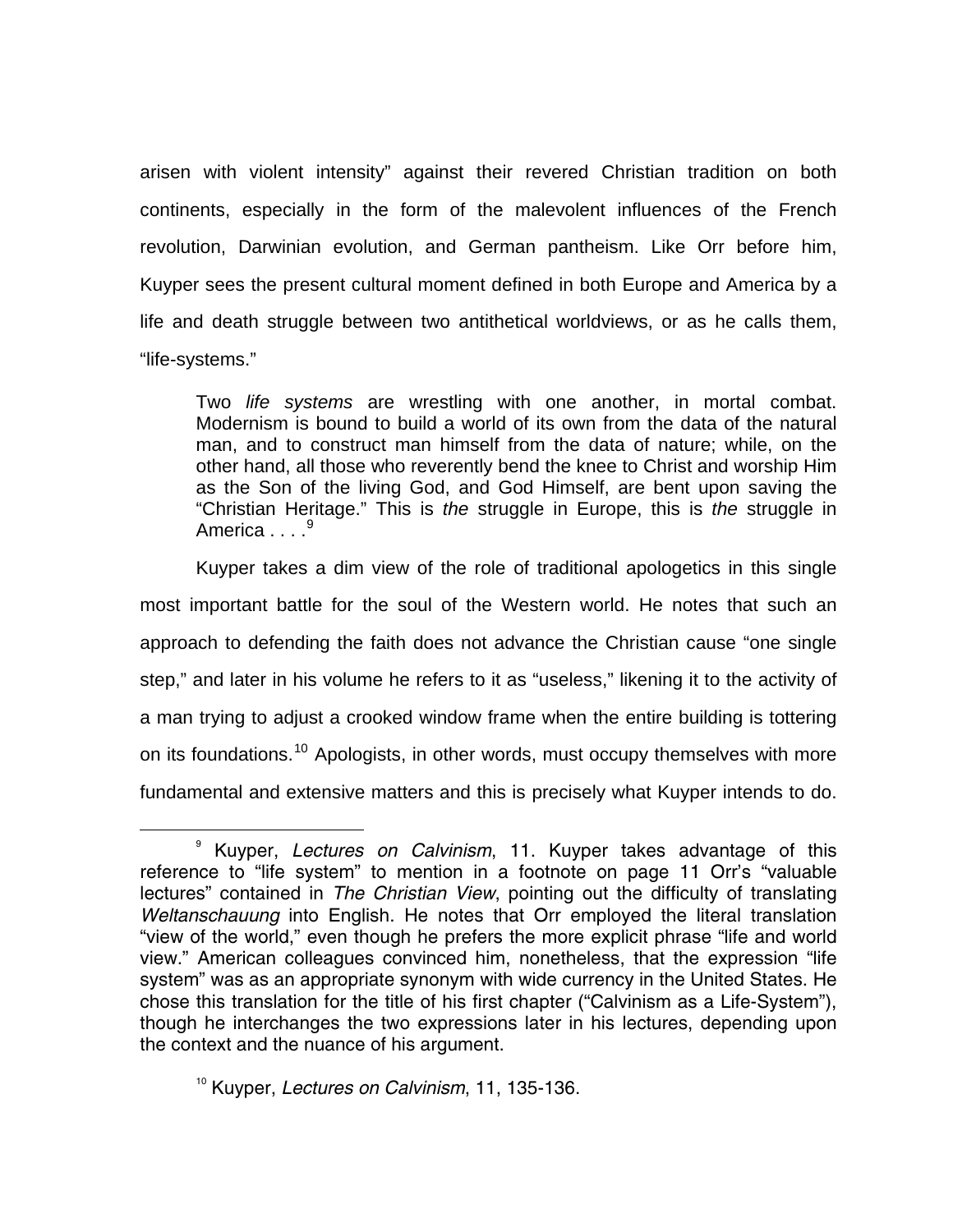Hence, as Orr proposed in his own lectures, Kuyper argues that a piecemeal apologetic approach must be replaced with a strategy that countered an allencompassing modernism with a comprehensive Christian *Weltanschauung*.

If the battle is to be fought with honor and with hope of victory, then *principle* must be arrayed against *principle:* then it must be felt that in Modernism the vast energy of an all embracing *life-system* assails us, then also it must be understood that we have to take our stand in a life-system of equally comprehensive and far-reaching power. And this powerful life-system is not to be invented nor formulated by ourselves, but is to be taken and applied as it presents itself in history.<sup>[11](#page-4-0)</sup>

In his concluding lecture on "Calvinism and the Future," Kuyper reiterates this

point with even greater clarity and power.

As truly as every plant has a root, so truly does a principle hide under every manifestation of life. These principles are interconnected, and have their common root in a fundamental principle; and from the latter is developed logically and systematically the whole complex of ruling ideas and conceptions that go to make up our life and world-view. With such a coherent world and life-view, firmly resting on its principle and self-consistent in its splendid structure, Modernism now confronts Christianity; and against this deadly danger, ye, Christians, cannot successfully defend your sanctuary, but by placing in opposition to all this, *a life-and world-view of your own, founded as firmly on the base of your own principle, wrought out with the same clearness and glittering in an equally logical consistency*. [12](#page-4-1)

For Kuyper, of course, the only expression of Christianity adequate to enter

into warfare against the powers of modernity was not to be found in vague versions of Protestantism. Rather, "this manifestation of the Christian principle is given us in Calvinism" which, according to him, had developed the theology of the Reformation more consistently and fruitfully than any other tradition.<sup>[13](#page-4-2)</sup> Consequently, there was

<span id="page-4-0"></span><sup>11</sup> Kuyper, *Lectures on Calvinism*, 11-12.

<span id="page-4-1"></span><sup>&</sup>lt;sup>12</sup> Kuyper, *Lectures on Calvinism*, 189-190 (emphasis his).

<span id="page-4-2"></span><sup>13</sup> Kuyper, *Lectures on Calvinism*, 12.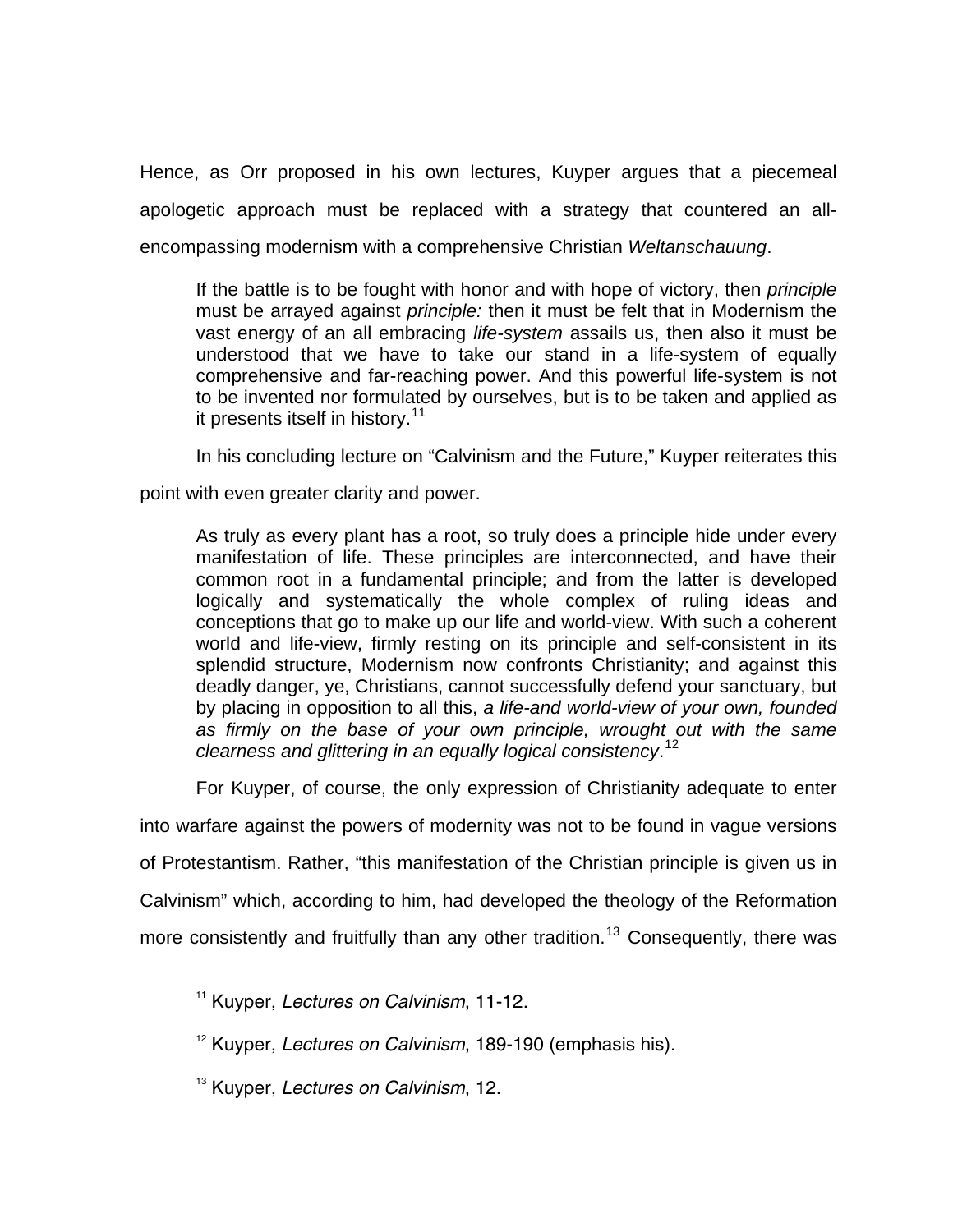no doubt in Kuyper's mind that the subject he would develop and present before his American audience in his Stone Lectures would be Calvinism. He was quick to clarify, however, that he was addressing it not in a sectarian, confessional, or denominational sense, but rather as a scientific name, developing its connotations not only for the church but across the whole spectrum of thought and life. Thus he presents Calvinism as a total life-system (lecture one), draws out its implications in the areas of religion, politics, science, and art (lectures two through five), and suggests the kind of role it ought to play in the future of the world (lecture six). So conceived and articulated, Calvinist Christianity could take its place along side the other great systems of human thought including paganism, Islamism, Romanism, and modernism, and be effective in the spiritual and intellectual warfare being waged for cultural dominance.<sup>[14](#page-5-0)</sup>

Of course, Kuyper was anxious to justify his claim that Calvinism was far more than just a church view or religious tradition but an entire worldview. In order to do this, he offers some theoretical reflections on the nature of worldviews. He demonstrates that just like other credible systems of belief, Calvinism is capable of meeting the conditions every *Weltanschauung* must meet by providing insights into the three primary relationships that make up human existence: to God, man, and the world. Kuyper elaborates upon the Calvinist view of each of these areas, contrasts

<span id="page-5-0"></span> $14$  Here is where I see Kuyper and Orr deviating in their respective purposes. On the one hand, Orr's concern was to spell out the essence of the Christian worldview *theologically*, centering his presentation on the incarnation; Kuyper on the other hand was concerned to demonstrate the implications of the Calvinist worldview *culturally*, showing the relevance of reformed theology across the whole of life. For an expanded treatment on the cultural implications of Calvinist theology, including a discussion of Kuyper's perspective, see Henry Van Til, *The Calvinistic Concept of Culture* (Grand Rapids, MI: Baker Book House, 1959).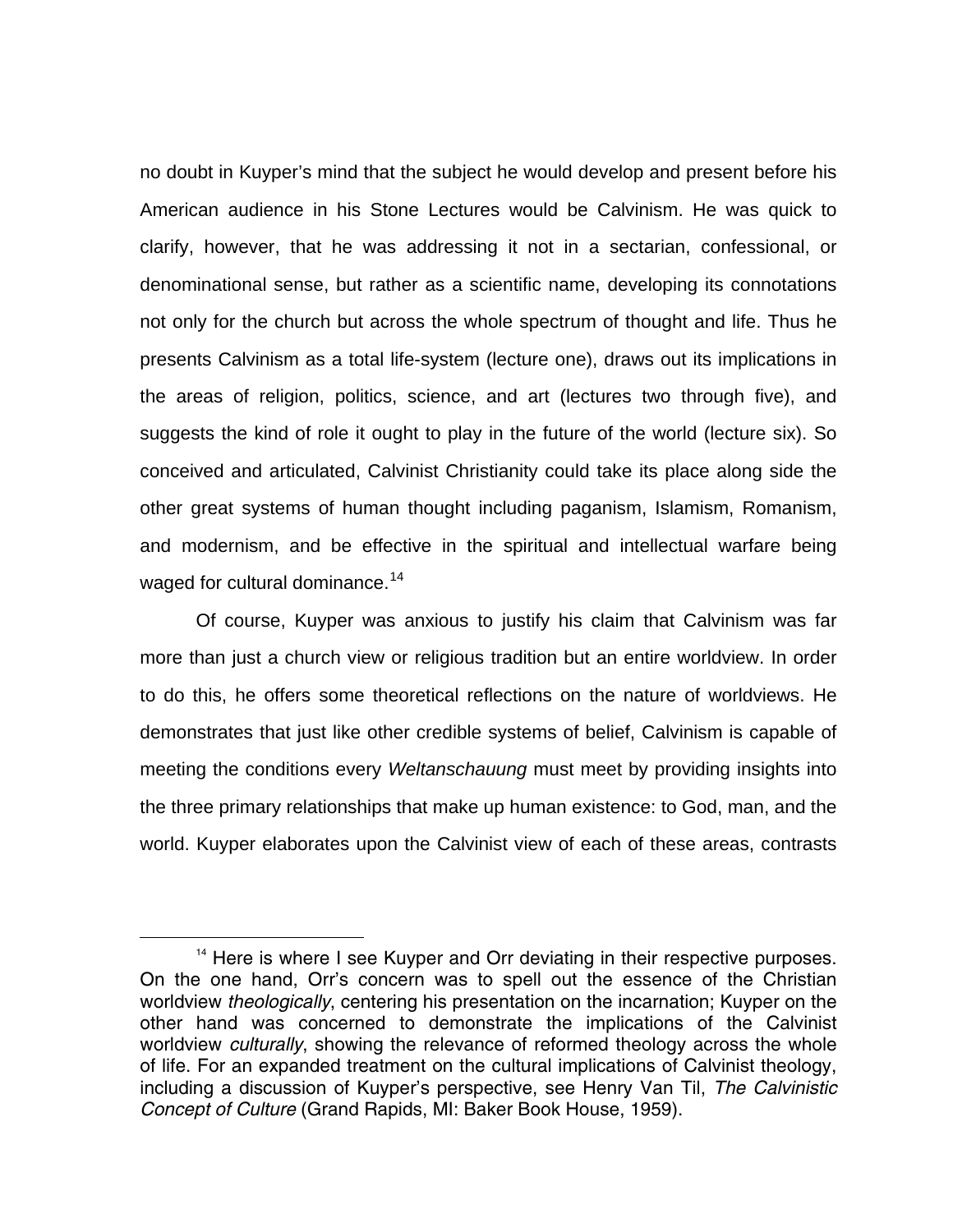its position with those of its philosophic and religious competitors, and articulates his conclusions in this succinct summary.

For our relation *to God:* an immediate fellowship of man with the Eternal, independently of priest or church. For the relation of man *to man:* the recognition in each person of human worth, which is his by virtue of his creation after the Divine likeness, and therefore of the equality of all men before God and his magistrate. And for our relation *to the world:* the recognition that in the whole world the curse is restrained by grace, that the life of the world is to be honored in its independence, and that we must, in every domain, discover the treasures and develop the potencies hidden by God in nature and in human life.<sup>[15](#page-6-0)</sup>

Since worldviews must articulate cogent positions on each of these relationships, so must Calvinism. Since it does, and does so successfully, Kuyper is convinced that it can stand on its own among alternative perspectives. Thus Kuyper affirmed, as Orr also did, that Christianity was capable of "claiming for itself the glory of possessing a well-defined principle and an all-embracing life-system."[16](#page-6-1)

The contest between the life-systems of modernity and Christianity comes to expression in all the social and cultural domains that Kuyper addresses in his lectures. However, the rivalry is particularly poignant in science, that is, in theorizing in general, or what the Germans call *Wissenschaft*, especially in the debate regarding the origin of life. He makes the point that this aspect of the culture war is not between religion and science *per se*, but between two competing life-systems underlying the two distinctive approaches to scientific investigation. There is the

<sup>15</sup> Kuyper, *Lectures on Calvinism*, 31.

<span id="page-6-1"></span><span id="page-6-0"></span><sup>&</sup>lt;sup>16</sup> Kuyper, *Lectures on Calvinism*, 32. Albert Wolters has pointed out that as a worldview, Calvinism is eminently comparable to Marxism in its comprehensiveness and direct applicability to the total range of cultural phenomena and intellectual concerns. See his, "Dutch Neo-Calvinism: Worldview, Philosophy and Rationality," in *Rationality in the Calvinian Tradition*, Christian Studies Today (Lanham, MD: University Press of America, 1983), 117.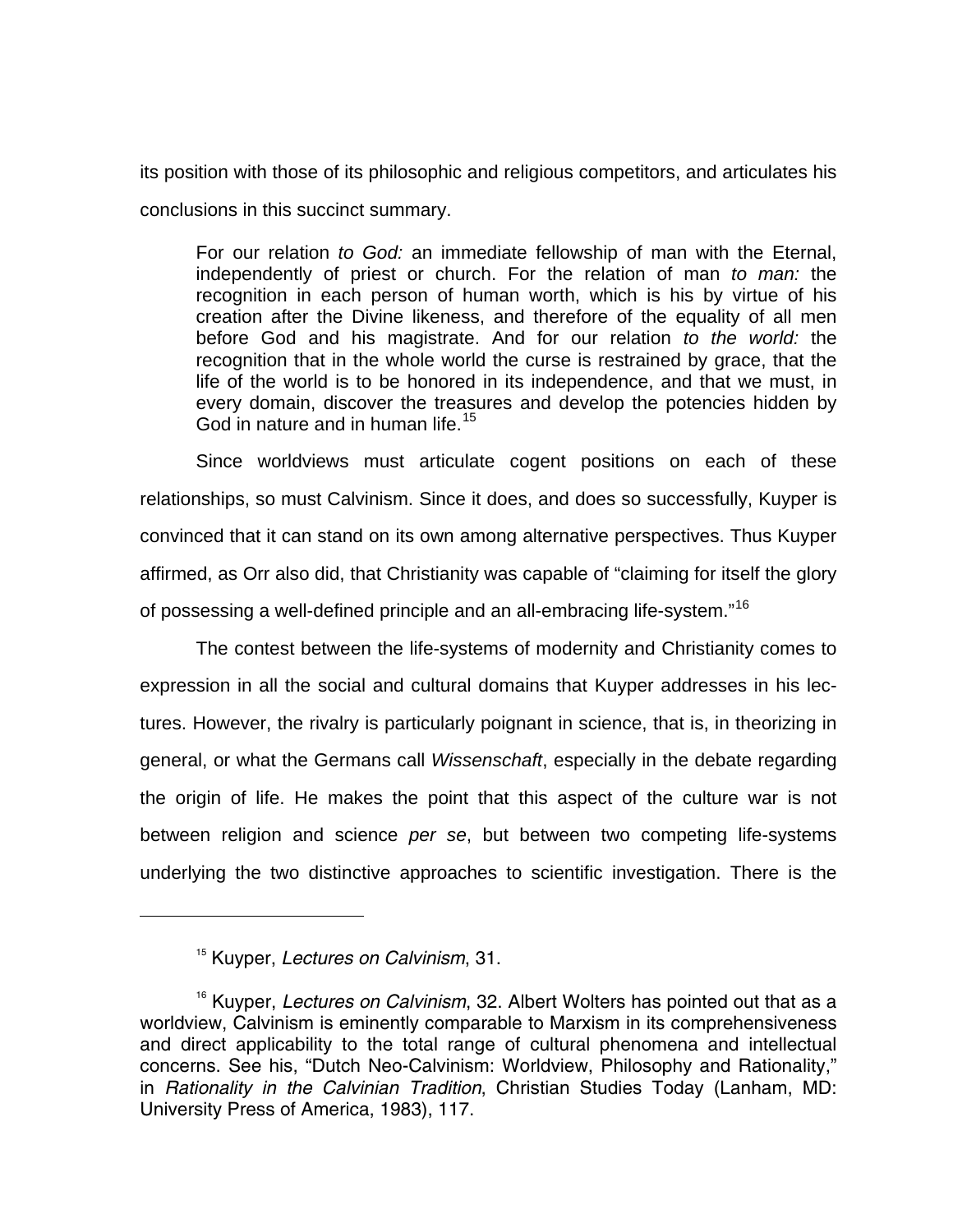worldview represented by the *normalists* who assert that the cosmos is in its customary state as its various potentials are actualized by the mechanism of evolution (naturalism). On the other hand, there is the worldview represented by the *abnormalists* who insist that the cosmos is in an aberrant state because a fundamental disturbance has taken place in the past which can only be remedied by a regenerating power that can restore it to its original goals (theism). So the origins debate is technically not one of religion and science at all, but between two life-systems underlying the science practiced by the respective groups, each having its own unique set of motivations and assumptions.<sup>[17](#page-7-0)</sup> As Kuyper puts it, "... the difference between the science of the Normalists and Abnormalists is not founded upon any differing result of investigation, but upon the undeniable difference which distinguishes the *self-consciousness* of the one from that of the other."[18](#page-7-1)

In another place, Kuyper argues that because there are basically two kinds of people, there are two kinds of science. The difference between people is established upon their relation to *palingenesis*, that is, spiritual regeneration. Regenerate people with a Christian worldview produce a roughly theistic interpretation of science, and non-regenerate people with an non-Christian worldview produce an idolatrous science. While Kuyper carefully nuances his position to avoid absurd conclusions, nonetheless he is clear that the experience of *palingenesis*, which radically alters the content of human consciousness and reshapes worldview, makes a decisive difference in the way the cosmos is interpreted and science is pursued. Kuyper summarizes his viewpoint, famously known as the "antithesis," in these words.

<span id="page-7-0"></span><sup>17</sup> Kuyper, *Lectures on Calvinism*, 130-136.

<span id="page-7-1"></span><sup>18</sup> Kuyper, *Lectures on Calvinism*, 138 (emphasis added).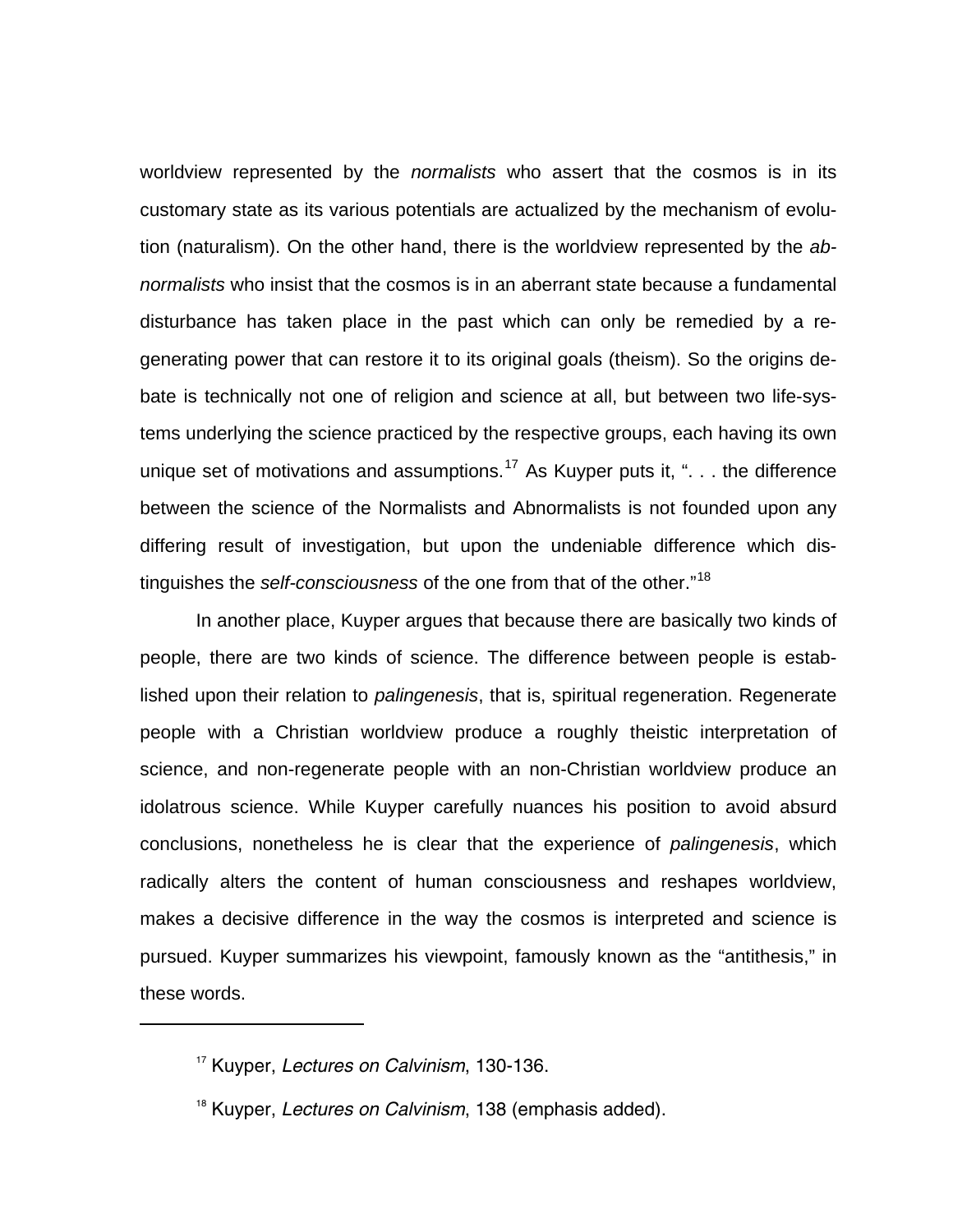We speak none too emphatically, therefore, when we speak of two kinds of people. Both are human, but one is inwardly different from the other [because of *palingenesis*], and consequently feels a different content rising from his consciousness; thus they face the cosmos from different points of view, and are impelled by different impulses. And the fact that there are two kinds of *people* occasions of necessity the fact of two kinds of human *life* and *consciousness* of life, and of two kinds of *science*; for which reason the idea of the *unity of science*, taken in its absolute sense, implies the denial of the fact of palingenesis, and therefore from principle leads to the rejection of the Christian religion.<sup>[19](#page-8-0)</sup>

The seamless robe of science, according to Kuyper, is torn asunder by the experience of spiritual regeneration which makes a homogeneous approach to the enterprise impossible. Scientific reason is not the same for all people. It depends upon whether or not the scientist has or has not been religiously renewed. There is not a neutral, scientific rationality leading to certain objective and shared conclusions. Instead, scientific theories are a function of the religious backgrounds and philosophical orientations of the scientists or theorists.[20](#page-8-1)

In summary, Abraham Kuyper has bequeathed to the evangelical church the legacy of the Calvinist, Christian worldview. It is a rich description of the faith, zeroing in on the pillar points of creation, fall, and redemption, and characterized by several important themes. First is the idea that God's redemptive "grace restores

<span id="page-8-0"></span><sup>19</sup> Abraham Kuyper, *Principles of Sacred Theology*, intro. Benjamin B. Warfield, trans. J. Hendrik De Vries (Grand Rapids, MI: Baker Book House, 1980), 154.

<span id="page-8-1"></span><sup>&</sup>lt;sup>20</sup> While such an understanding of scientific theorizing is explicitly religious, Kuyper's proposal anticipates aspects of Thomas Kuhn's postmodern paradigm thesis by seven or eight decades. Nicholas Wolterstorff has offered some sharp criticisms of Kuyper's concept of two people/two sciences, arguing against what he calls its "religious totalism" in his essay "On Christian Learning," in *Stained Glass: Worldviews and Social Science*, Christian Studies Today (Lanham, MD: University Press of America, 1989), 56-80.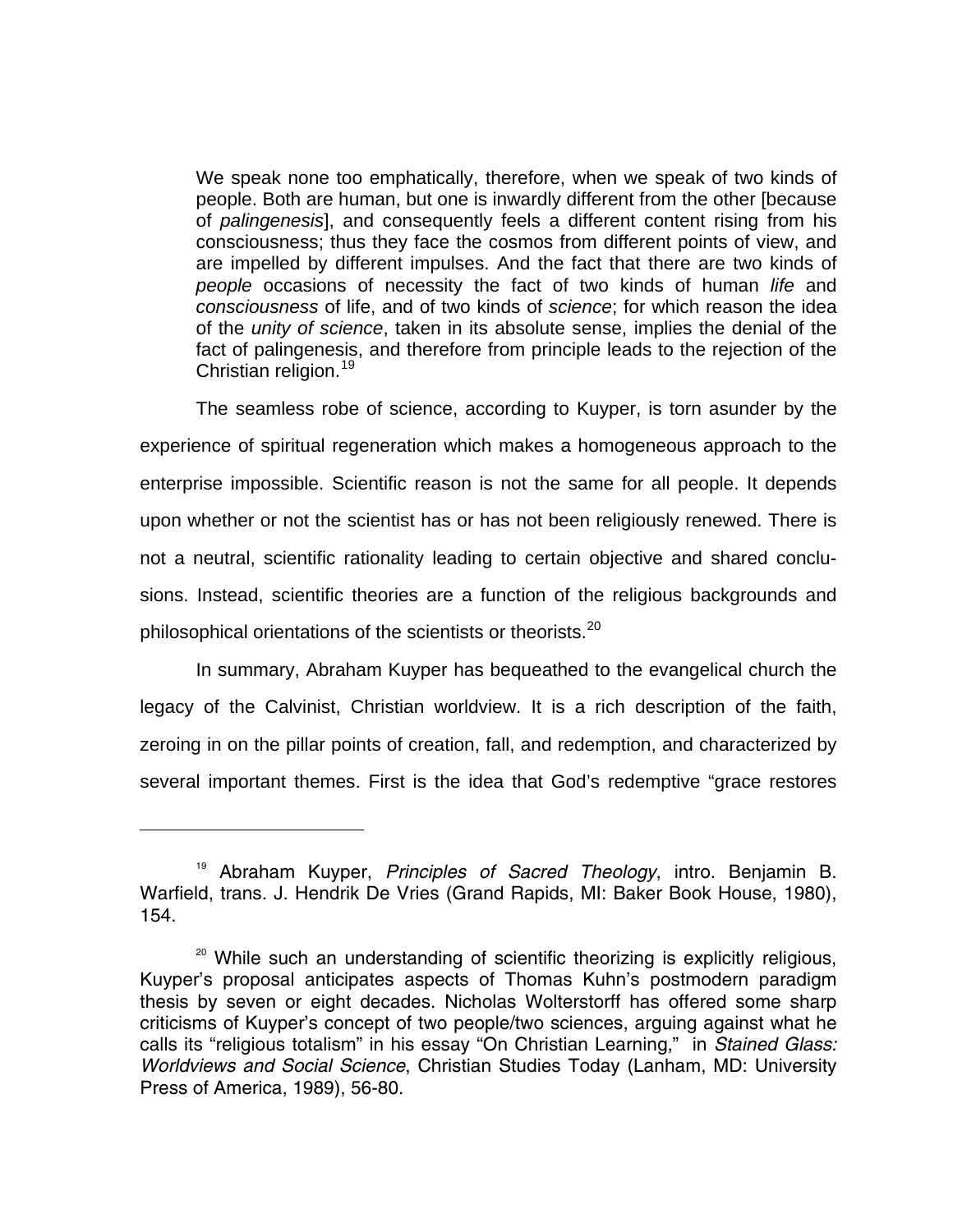nature," that is, the salvation achieved by Jesus Christ is cosmic in scope and entails the renewal of everything in creation to its original divine purpose. Second is the assertion that God is sovereign and that He has ordered the universe and all aspects of life within it by his law and word ("sphere sovereignties") thereby giving each thing its particular identity, preserving the wondrous diversity of creation, and preventing the usurpation of one sphere of existence over another. Third is the wholehearted affirmation of the "cultural mandate" in the opening chapters of Genesis, demonstrating that God intends the progressive development of the creation in history as a fundamental human occupation to God's glory and for the benefit of mankind. Finally there is the concept of the spiritual "antithesis," namely that the human race is divided distinctly between believers who acknowledge the redemption and kingship of Jesus Christ and unbelievers who do not, with the concomitant implications of both life orientations across the whole spectrum of human existence. Thus, a spiritually sensitive and holistic interpretation of Christianity that includes the transformation and development of all aspects of human thought and culture is at the heart of the Kuyperian vision. $^{21}$  $^{21}$  $^{21}$ 

Two additional aspects of the preeminent Dutchman's neo-Calvinistic worldview tradition touched on earlier need to be reinforced by way of summary. First, Kuyper's approach to Christianity as a complete worldview provided him with an alternative to traditional apologetic strategies. As mentioned earlier, in his estimation, the rationalist and evidentialist approach to defending individual aspects of the faith based on the assumption of the mind's ability to decide objectively regarding matters of truth was naive. It must be replaced by a method that

<span id="page-9-0"></span><sup>21</sup> Albert M. Wolters, "The Intellectual Milieu of Herman Dooyeweerd," in *The Legacy of Herman Dooyeweerd: Reflections on Critical Philosophy in the Christian Tradition*, ed. C. T. McIntire (Lanham, MD: University Press of America, 1985), 4-10.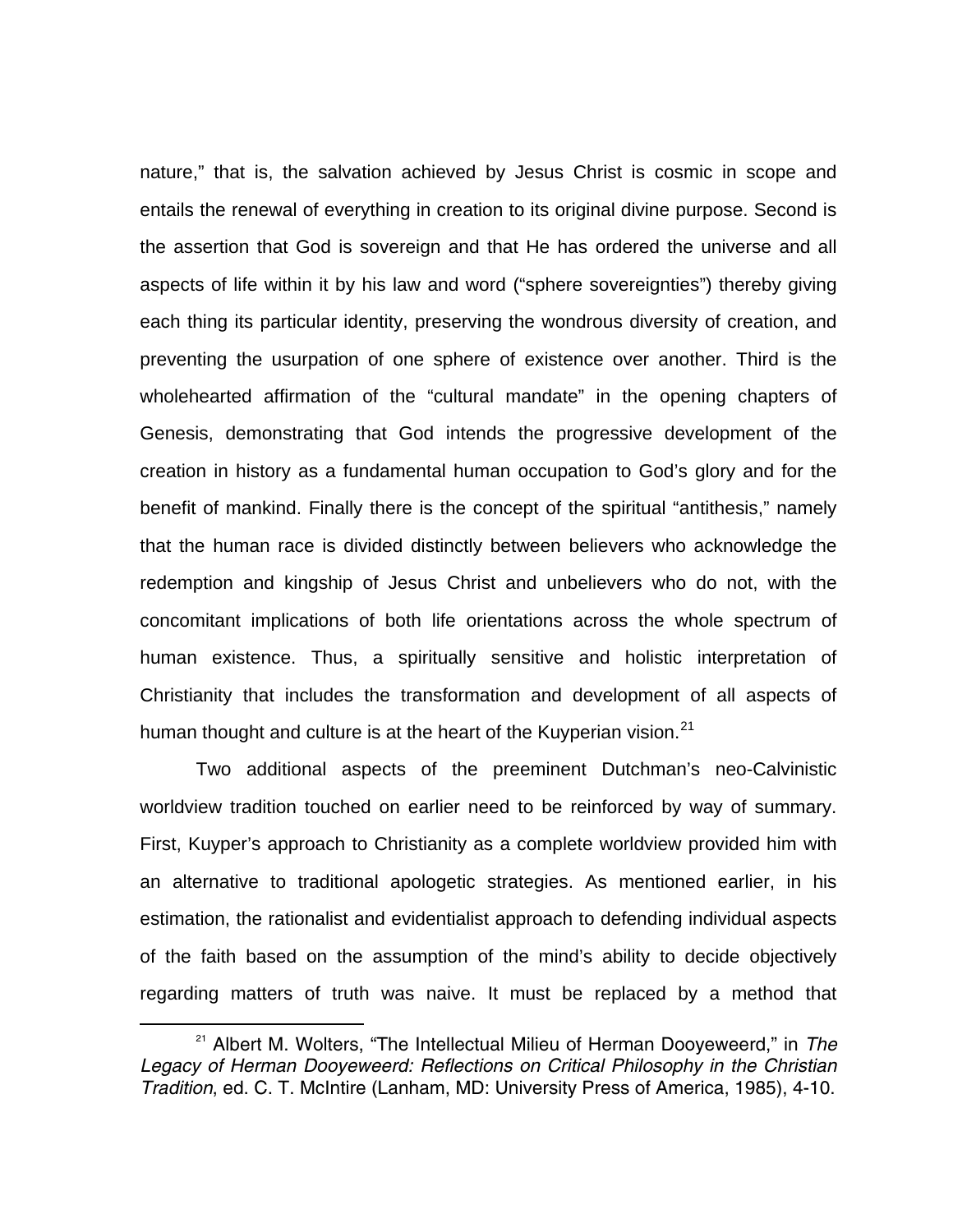recognizes the influence of underlying presuppositions on the mind's perception of what constitutes reason and evidence in the first place. Apologetic warfare must be conducted at the more basic level of underlying worldviews. Consequently, Kuyper emphasized the importance of presenting the faith as an complete life-system or fundamental interpretative principle, for what was at stake first and foremost was the very conception and meaning of the universe. Kuyper's denigration of old school apologetics and his advocacy of a worldview approach fueled the controversy that persists even today between evidentialists and presuppositionalists.<sup>[22](#page-10-0)</sup>

Second, to extend the previous contribution in another direction, the notion of 'worldview' provided Kuyper with a mechanism for critiquing the scientific and scholarly enterprise broadly conceived. Kuyper showed that human reason is not neutral in its operation, but functions under the influence of a set of antecedent assumptions that condition all thinking and acting. This realization led to a powerful critique of the modern ideal of scientific neutrality and objectivity. Given the recognition that all theorizing arises out of *a priori* faith commitments, it also encouraged Christian thinkers to undertake their academic projects on the basis of theistic beliefs with confidence. It is hard to overstate the profound impact that this insight has had in engendering a renaissance in Christian scholarship across the

l

<span id="page-10-0"></span> $22$  See the excellent discussion illuminating this issue by George M. Marsden, *Understanding Fundamentalism and Evangelicalism* (Grand Rapids, MI: Eerdmans, 1991), 122-52. Recent contributions to this debate on apologetics include R. C. Sproul, John Gerstner, and Arthur Lindsley, *Classical Apologetics: A Rational Defense of the Faith and a Critique of Presuppositional Apologetics* (Grand Rapids, MI: Academie Books, Zondervan, 1984); Timothy R. Phillips and Dennis L. Okholm, eds., *Christian Apologetics in the Postmodern World* (Downers Grove, IL: InterVarsity Press, 1995); Steven B. Cowan, ed. *Five Views on Apologetics*, Counterpoints Series (Grand Rapids, MI: Zondervan, 2000).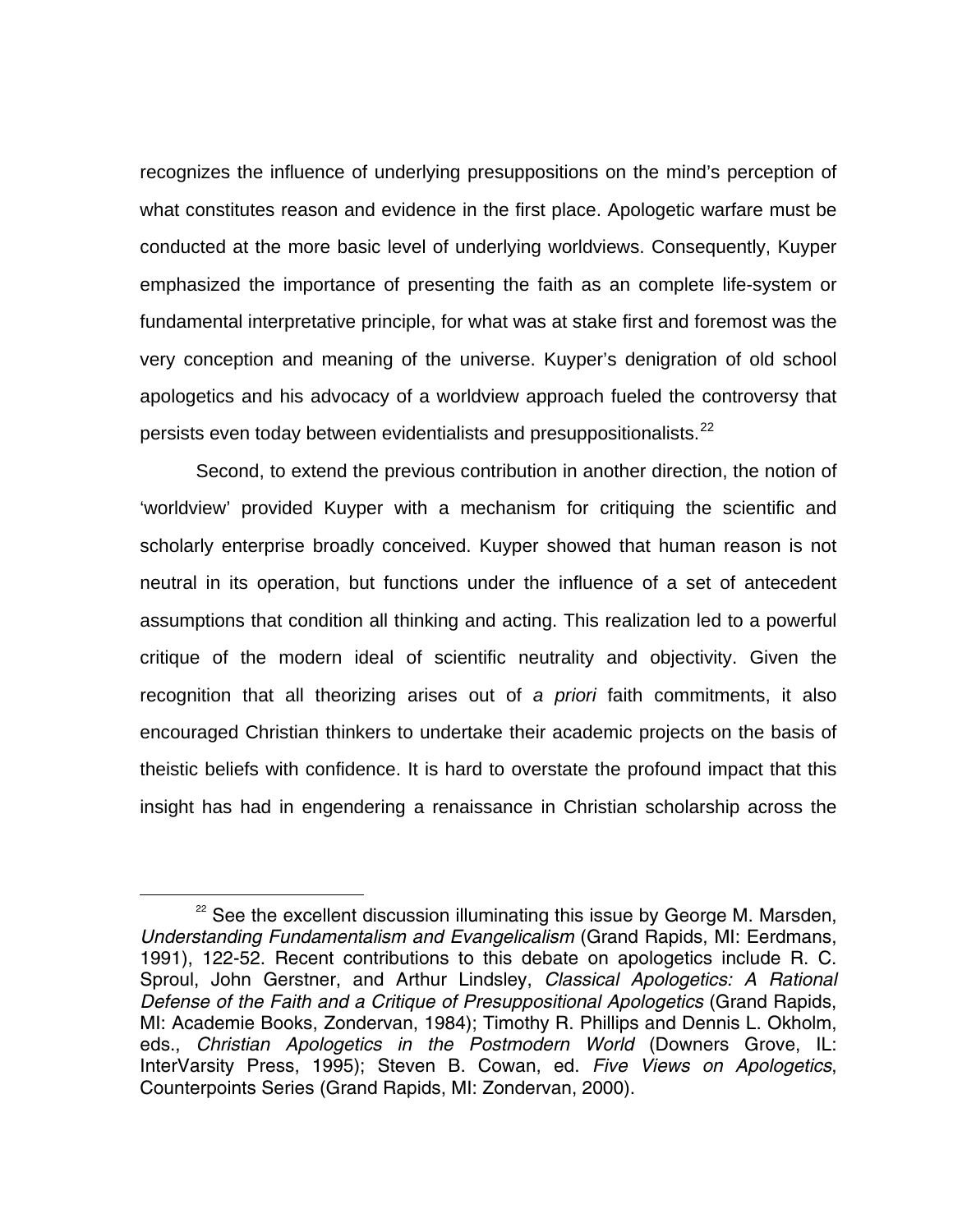disciplines in recent days.  $23$  Accordingly, George Marsden can speak in cautious terms of "The triumph—or nearly so—of what may be loosely called Kuyperian presuppositionalism in the evangelical [academic] community."[24](#page-11-1) Thus, a worldview apologetic and a presuppositional critique of theorizing constitute two additional aspects of Kuyper's *Weltanschauung* legacy.

This conception of Calvinistic Christianity subsumed under the rubric of worldview was appropriated by Kuyper's followers—the Dutch neo-Calvinists or Kuyperians<sup>[25](#page-11-2)</sup>—and passed down to subsequent generations. Eventually it migrated with them across the Atlantic, and became a significant theme among them as an immigrant community in North America. Both Calvin College in Grand Rapids, Michigan, and the Institute for Christian Studies in Toronto, Ontario, Canada—

<span id="page-11-1"></span>24 George Marsden, "The State of Evangelical Christian Scholarship," *The Reformed Journal* 37 (1987): 14. See also Richard J. Mouw, "Dutch Calvinist Philosophical Influences in North America," *Calvin Theological Journal* 24 (1989): 93-120.

<span id="page-11-0"></span>l <sup>23</sup> Both Alvin Plantinga and Nicholas Wolterstorff have extended this aspect of the Kuyperian tradition. In his famous address "Advice to Christian Philosophers," *Faith and Philosophy* 1 (1984), Plantinga has advised Christian academics (philosophers in particular) to take certain biblical doctrines as assumptions in their philosophic work. Similarly, Wolterstorff in his equally influential *Reason within the Bounds of Religion*, 2d ed (Grand Rapids, MI: Eerdmans, 1984) has argued that the religious commitments of the Christian scholar ought to function as "control beliefs" in the devising and weighing of theories. The success of the Kuyperian vision in academic life has been noted in the popular press. See Alan Wolfe, "The Opening of the Evangelical Mind," *The Atlantic Monthly* 286 (October 2000): 55-76.

<span id="page-11-2"></span><sup>&</sup>lt;sup>25</sup> The phrase "neo-Calvinism" was originally coined by Kuyper's opponents, but was eventually accepted by him and his followers since it suggested that their views were not simply a restatement of the reformer's original convictions, but were a positive and progressive development of them. In due course, the eponymous adjective "Kuyperian" was used synonymously with "neo-Calvinist" to designate this revival movement that stemmed from the prodigious thought and industrious activity of its founder.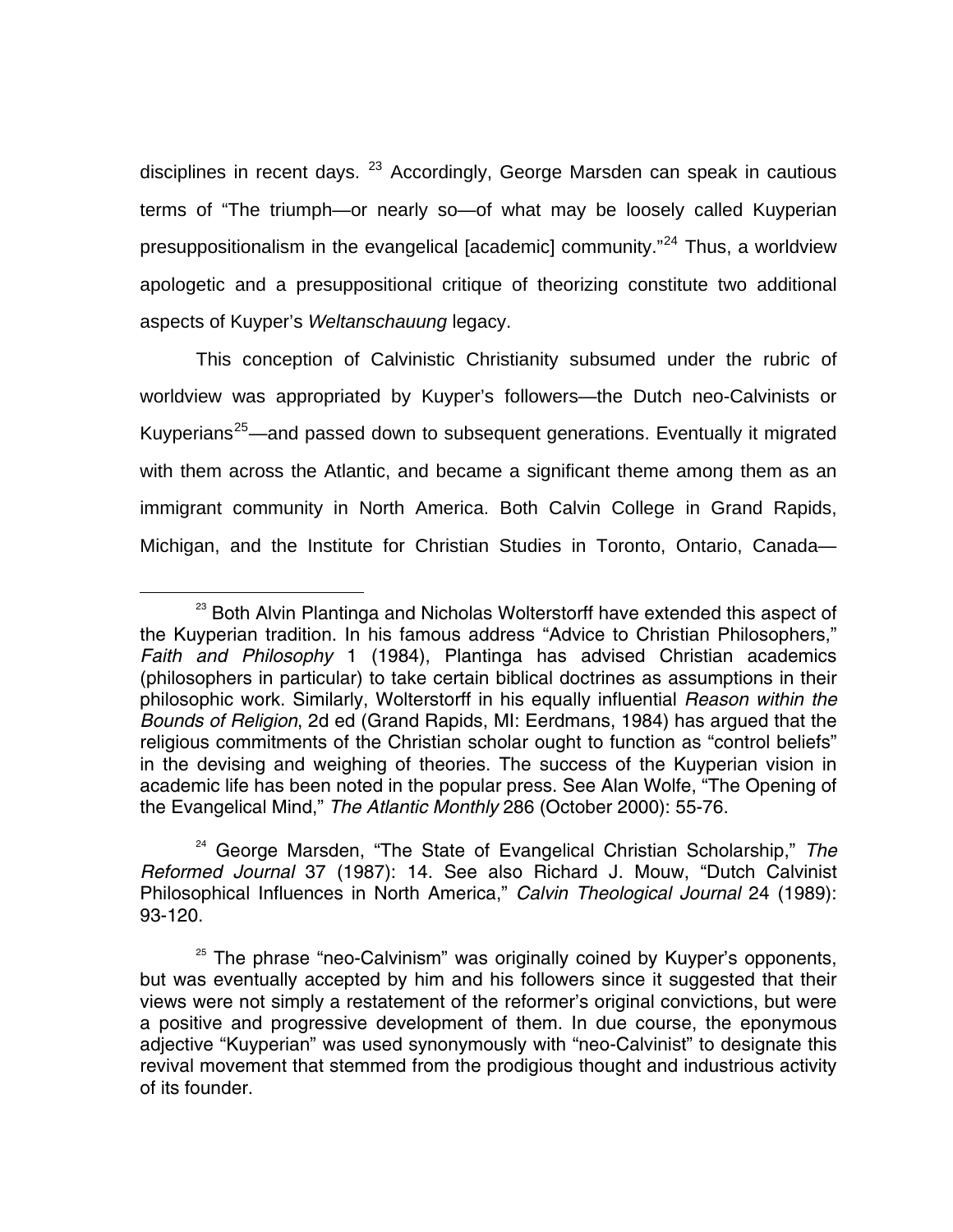where Kuyperian ideals and worldview thinking have flourished—were birthed out of this tradition. From this community of faith, it spread into mainstream American evangelicalism where it has had a substantial impact. Its more immediate influence, however, was registered through the second generation of Kuyperians in both theology and in an amazingly fruitful way in the Christian philosophy inspired by this tradition.<sup>[26](#page-12-0)</sup> His contributions were matched by colleagues and by those following in his wake, especially theologian Herman Bavinck (1854-1921),  $27$  and second generation Christian philosophers D. H. T. Vollenhoven  $(1892-1978)$ ,  $^{28}$  $^{28}$  $^{28}$  and most notably, Vollenhoven's brother-in-law, Herman Dooyeweerd (1894-1977). Among his American disciples, Cornelius Van Til has been an exponent of Kuyperian presuppositionalism *par excellence*. [29](#page-12-3) Among this company, I myself, have cast

l

<span id="page-12-2"></span> $28$  D. H. T. Vollenhoven, who was professor of philosophy at the Free University from 1926-63, argued that Calvinistic philosophy was not the same as world and life view, but was "the latter's scientific elaboration. "See Wolters, "On the Idea of Worldview," 22.

<span id="page-12-3"></span> $29$  As Van Til himself testifies, he always sought to work "in Kuyper's line," rejecting traditional apologetics and taking up his position in the Christian theistic system as the fundamental presupposition of his thought. As he puts it, "Calvin was right. We must not, like the Greeks and the scholastics after them, engage in vain speculations about the essence of God. We must not, like Descartes, start from man

<span id="page-12-0"></span><sup>&</sup>lt;sup>26</sup> See Richard J. Mouw, "Dutch Calvinist Philosophical Influences in North America," *Calvin Theological Journal* 24 (1989): 93-120.

<span id="page-12-1"></span><sup>27</sup> In a booklet titled "Christian Worldview" (*Christelijke Wereldbeschouwing*) written in 1904, Bavinck presents a version of the Christian faith that stands in the neo-Platonist tradition of Augustine and Aquinas. A few years later in 1908 when his own opportunity to present the Stone Lectures at Princeton arose, Bavinck articulated a conception of 'worldview' similar to Kuyper's, describing it as the pretheoretical substructure to all forms of theoretical thought. In these lectures he referred to Wilhelm Dilthey's recent publications in which he described *Weltanschauung* as the subterranean well spring of the sciences. From Albert Wolters, "On the Idea of Worldview and Its Relation to Philosophy," in *Stained Glass: Worldviews and Social Science*, Christian Studies Today (Lanham, MD: University Press of America, 1989), 21.